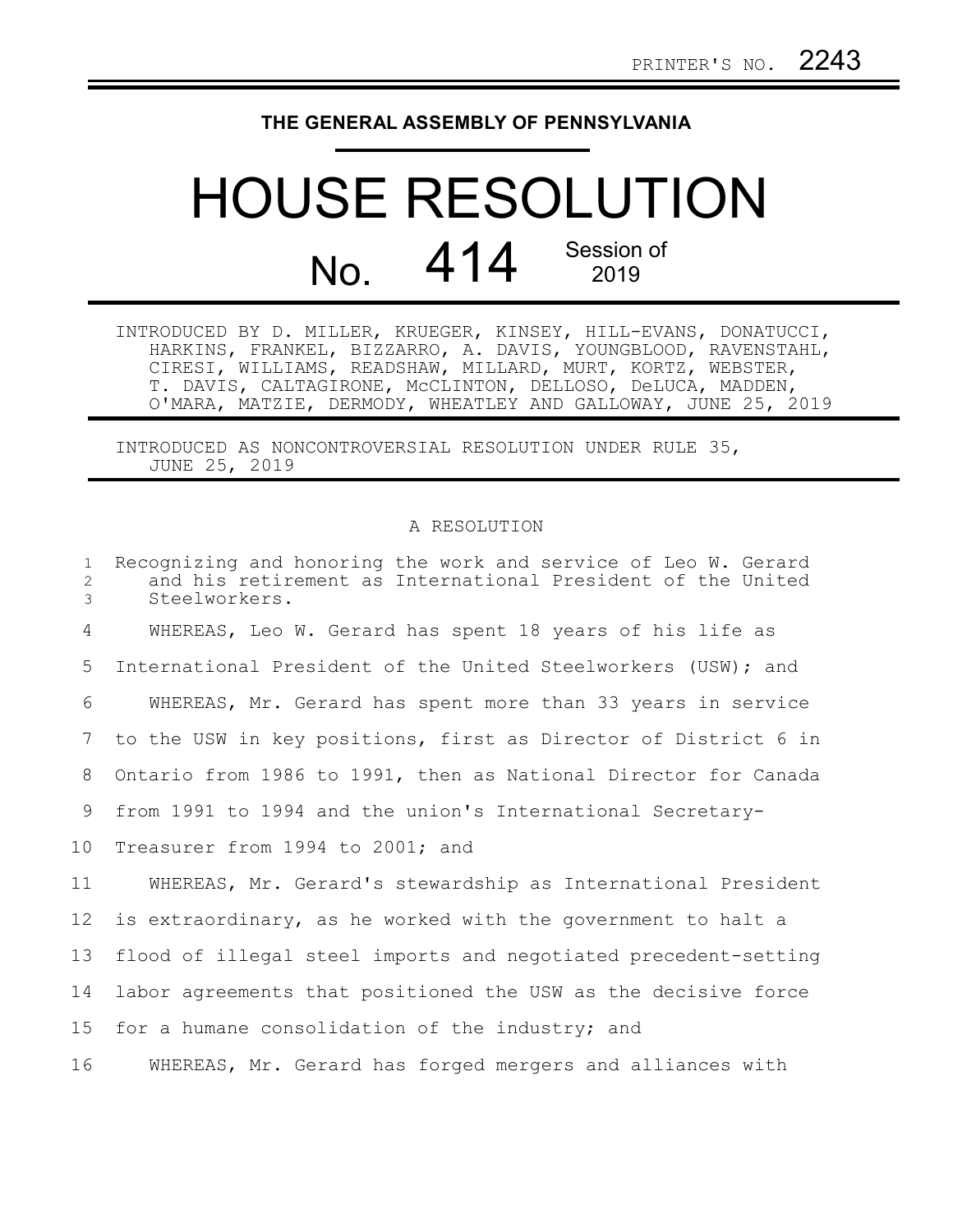strong international industrial unions and helped to combat the exploitation of workers in the developing world, who in turn have supported USW campaigns to challenge renegade corporations; and 1 2 3 4

WHEREAS, Mr. Gerard has helped build the USW into the largest industrial union in North America and the dominant union in paper, forestry products, steel, aluminum, tire and rubber, mining, glass, chemicals, petroleum and other basic resource industries, in addition to a growing membership in the health care and service sectors; and 5 6 7 8 9 10

WHEREAS, The USW has unflinchingly stood up to tradedistorting countries such as China under Mr. Gerard's leadership, challenging unfair and illegal practices that have cost USW members jobs and security; and 11 12 13 14

WHEREAS, In recognition of the regional and global strategies of the USW's multinational employers, Mr. Gerard has championed strategic alliances and global union networks throughout the world; and 15 16 17 18

WHEREAS, Mr. Gerard played a key role in launching the first transatlantic union, Workers Uniting, a creation of the USW and Unite the Union, the largest industrial union in Great Britain and Ireland, which counts 3.4 million active and retired workers as members; and 19 20 21 22 23

WHEREAS, Other alliances include: 24

25

(1) IG Metall, the German metalworkers' union;

(2) AWU, the Australian Workers' Union; 26

(3) CFMEU, Australia's Construction, Forestry, Mining and Energy Union; 27 28

(4) CNM/CUT, the largest metalworkers' union in Brazil; and 29 30

20190HR0414PN2243 - 2 -